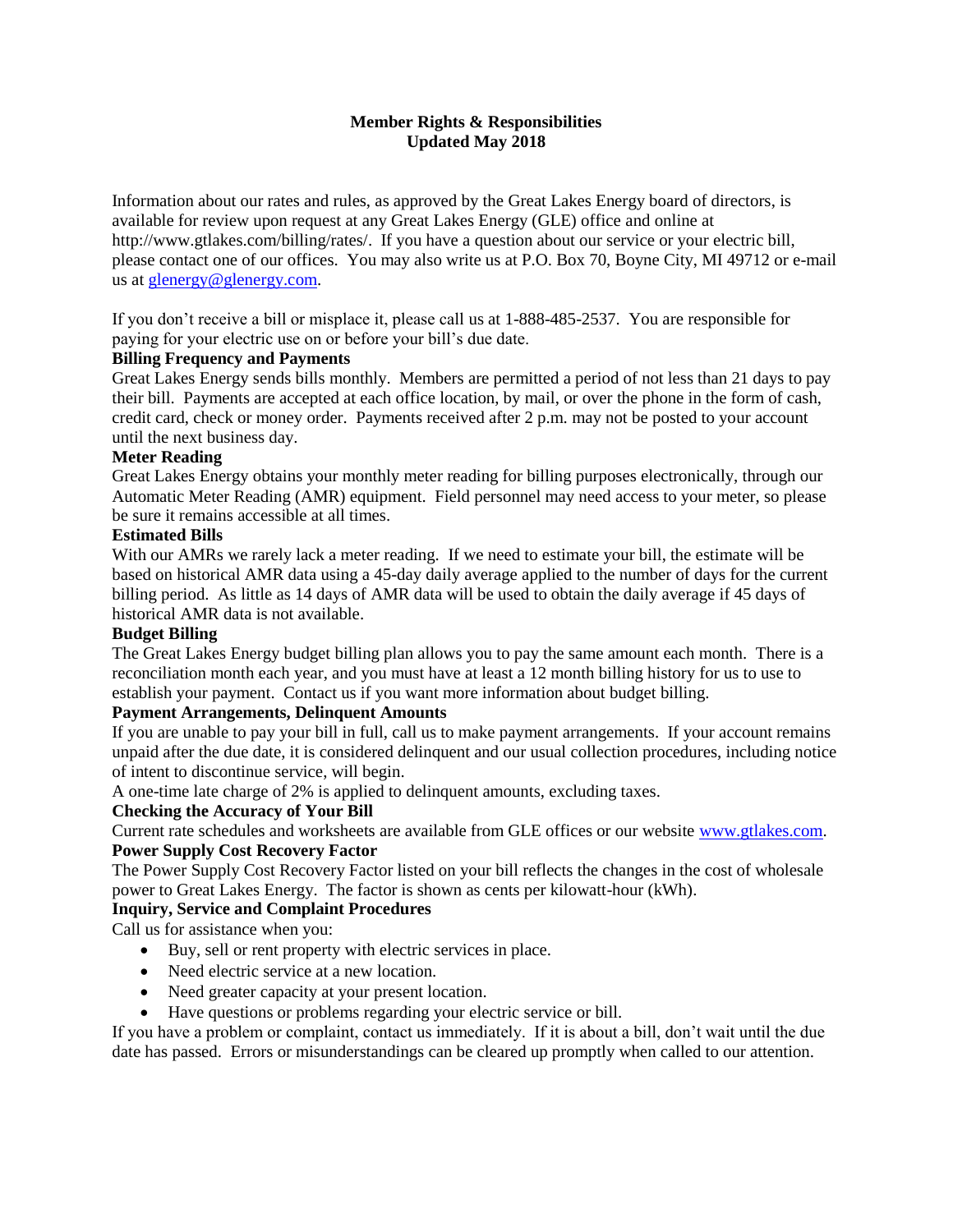If you believe any billing is incorrect, you may register a complaint disputing all or part of that billing. This may be done in person, by mail or by phone.

# **Extended Payment, Settlement Agreements**

If you don't dispute the amount of the bill but are unable to pay it in full by the due date, you may request extended payment terms. We will offer you an opportunity to enter into a written settlement agreement that provides a reasonable payment plan. The payment plan will be based on the amount owed, your ability to pay, your payment history, how long the amount has been past due, and the reason it has not been paid.

You will receive a copy of any settlement agreement you sign, and we are both committed to its terms. If you keep the agreement and stay current with your bills, electric service will continue to be provided. If you fail to keep the agreement, your service is subject to shut-off.

GLE is not required to enter into a subsequent settlement agreement with you until you have complied fully with the terms of a previous settlement agreement, unless you can demonstrate that a significant change in economic circumstances has occurred and a modification of the settlement agreement is requested.

GLE is not required to enter into a subsequent settlement agreement if you have defaulted on the terms and conditions of an agreement within the last 12 months.

### **Security Deposits**

You may be required to pay a security deposit if:

- You left an unpaid bill (that is not in dispute) with a Michigan utility during the last six years.
- Your request for service is for a residence where you do not reside.
- You misrepresent your identity or credit information when you apply for service.
- You fail to provide proof of your identity, such as a driver's license, state identification card, or social security card.
- You were a member of a household when another member who still resides there incurred a pastdue utility bill that remains unpaid and is not in dispute.
- You have written one or more checks for insufficient funds or no account within the last 12 months.
- You cannot provide prior, satisfactory utility credit information.

In addition, a deposit may be required if:

- Your service was shut off for failure to pay past-due bills.
- You used service in an unauthorized manner, or tampered with our equipment.

If we require a deposit the amount requested will not be less than \$100 and may be up to four (4) times the Cooperative's system average monthly bill.

A deposit that is required as a condition of providing, restoring, or continuing service due to unauthorized use of electric service will not be less than \$200 or four (4) times the Cooperative's system average monthly bill.

We will not require a cash deposit or other guarantee as a condition of service based upon any of the following: commercial credit standards, race, color, creed, sex, age, national origin, income, location, or home ownership.

Security deposits earn interest at a rate set in our rules and regulations. We refund your deposit, including interest, when you establish good credit by paying your electric bills on time for 12 consecutive months.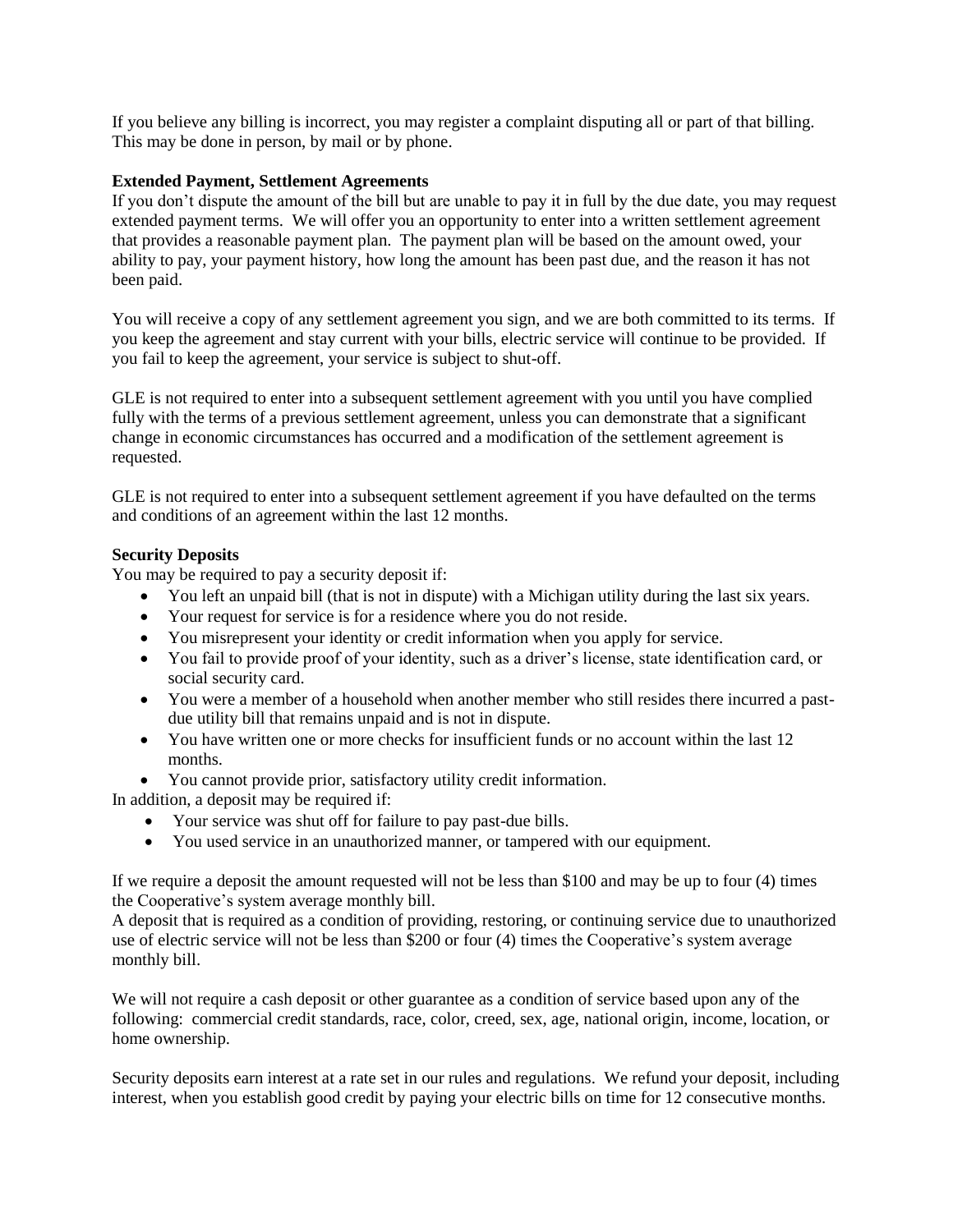If we require the deposit because of tampering or unauthorized use, we hold it 24 months and refund it on satisfactory payment during the last 12 months.

Your deposit refund is credited to your monthly bill. If it exceeds the bill amount, it will carry forward as a credit balance towards your next bill. We will, upon request, issue a check to you for the credit balance.

If you discontinue service before you have established good credit, we credit the amount of your deposit, with interest, to your final bill. If it exceeds the final bill, we will issue a check to you for the balance.

#### **Guarantor Agreements**

Instead of a cash deposit, GLE will accept a written guarantee from a member in good standing. We waive the deposit when payment is the responsibility of the Dept. of Human Services.

# **Voluntary Termination of Service**

- Customer must notify the utility at least 10 days prior to requested termination date
- Allow access to the meter
- Provide an address for the final billing.
- The utility must provide a final actual meter reading within 10 days of the request for termination or estimate the final reading and offer customer the option to provide an actual meter reading.
- The utility must schedule the customer's final reading within a 4-hour window if utility cannot access the meter.

# **Discontinuation of Service**

Your electric service may be disconnected for any of the following reasons:

- Non-payment of a past-due bill.
- Failure to post a security deposit, or provide a guarantor, when required.
- Unauthorized use, interference or tampering with electric service.
- Failure to comply with the terms of a settlement agreement.
- Refusal to allow our employees access to our equipment on your property.
- Misrepresenting your identity to obtain service.
- Violation of any other rule that affects the safety of members or others, or the operation of Great Lakes Energy's distribution system.
- Failure to apply for service.

Your meter may be disconnected between the hours of 8 a.m. and 4 p.m. If you request that we reconnect your meter after regular working hours, a guaranteed reconnect fee may apply.

#### **Disconnection Notice**

We will mail a written notice of intent to disconnect your service to your last known address not less than10 days before the proposed action, or leave a notice at your residence whenever it is more feasible.

The notice will include:

- Name and address of the customer.
- GLE telephone number and address.
- The reasons for the proposed discontinuation of service.
- The date, or a reasonable time after that, when the service will be discontinued.
- Your right to enter into a settlement agreement.
- Your right to present a complaint about the billing or other conditions of service to GLE before the proposed date of discontinuation.
- The requirement that you must pay the part of the bill not in dispute within 10 business days.